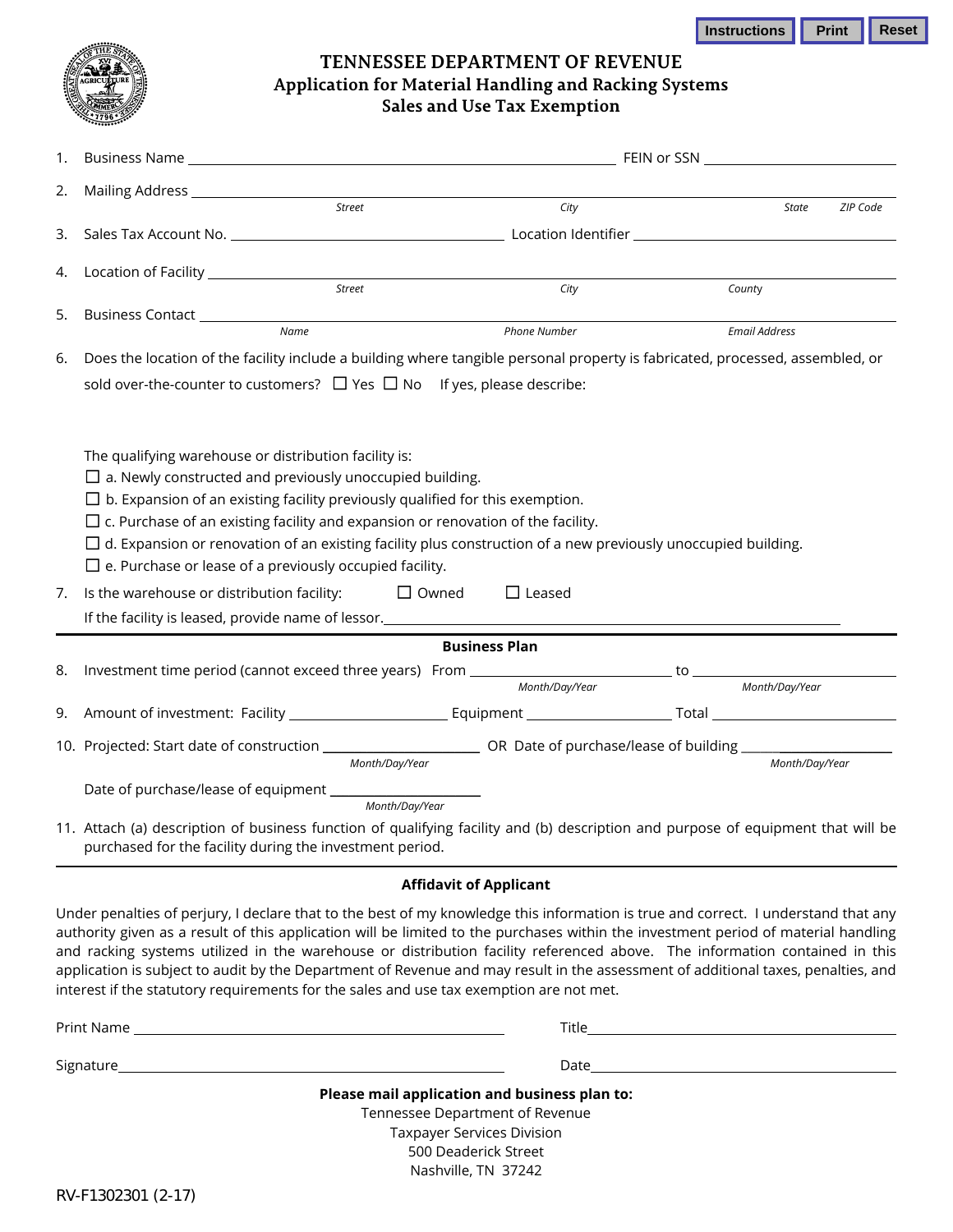Tenn. Code Ann. § 67-6-102(44)(H) and (I) (2014) provides an exemption for the purchase of material handling and racking systems equipment that will be used in a qualified warehouse or distribution center. The warehouse or distribution center must be used for the storage or distribution of finished tangible personal property.

In order to qualify, the equipment must be:

- 1. Directly and primarily for the storage or handling and movement of tangible personal property.
- 2. Used in a qualified warehouse or distribution center.
- 3. Purchased over a period of no more than three years, beginning one year prior to the start of the construction/expansion of the facility and ending one year after the completion of the construction/expansion of the facility.

A qualified warehouse or distribution center is:

- a. A newly constructed and previously unoccupied facility constructed through an investment of more than \$10,000,000;
- b. Expansion of a previously qualified warehouse/distribution center through an investment of more than \$10,000,000;
- c. A purchase and renovation/expansion of warehouse/distribution center through an investment of more than \$10,000,000;
- d. Renovation/expansion of an existing warehouse/distribution center through an investment of more than \$10,000,000 plus the construction of a new building through the investment of more than \$10,000,000, for a total investment of \$20,000,000; or
- e. Purchase or lease of a previously occupied facility through an investment of more than \$10,000,000.

The required investment generally may be in the cost of building/construction/renovation and the cost of equipment used in the facility. If the facility qualifies under (a), the investment amount may also be in the purchase of the land, if the purchase occurs during the investment period. However, if the facility qualifies under (e) as the *lease* of a previously occupied facility, the investment may only be in the purchase/lease of the equipment used in the facility.

If the equipment is leased rather than purchased, and the facility qualifies under Tenn. Code Ann. § 67-6-102(44)(H) (construction of new facility or renovation/expansion of existing facility), then the lessor must purchase the equipment as well as enter the lease agreement for the equipment with the taxpayer within the three year investment period. If the equipment is leased and the facility qualifies under Tenn. Code Ann. § 67-6-102(44)(I) (purchase of previously occupied facility), then lessor must enter the lease agreement for the equipment with the taxpayer within one year after the purchase or lease of the building.

The taxpayer should mail completed application to the Department of Revenue at the given address. If the application is approved, the Department will issue the taxpayer an exemption certificate for sales tax exempt purchases of material handling and racking systems for the qualified warehouse or distribution facility. Tax exempt purchases may be made using the certificate only during the period beginning on the effective date and ending on the expiration date of the certificate.

## **Instructions:**

- 1) 5) Business information.
- 6) The qualified warehouse or distribution facility *may not* include a building where tangible personal property is fabricated, processed, assembled, or sold over-the-counter to consumers, unless the taxpayer is configuring, testing, or packaging computer products.
- 7) The required investment amount may be spent on the building/construction costs, the cost of the land (if under option (a) and the land is purchased to build on during the investment period), and/or the purchase/lease of new equipment for the building. For options (a), (b), (c), and (e), the required investment must be more than \$10,000,000. For option (d), the required investment must be more than \$10,000,000 in the expansion/renovation of the existing facility plus more than \$10,000,000 in the construction of the new building. Note, if you are *leasing* a previously occupied building under option (e), the \$10,000,000 investment must be completely in the purchase of new equipment for the building (Tenn. Code Ann. § 67-6- 102(44)(I)(i)(b)).
- 8) If the facility is leased, the required investment may be made by the lessor or the taxpayer. However, all requirements apply.